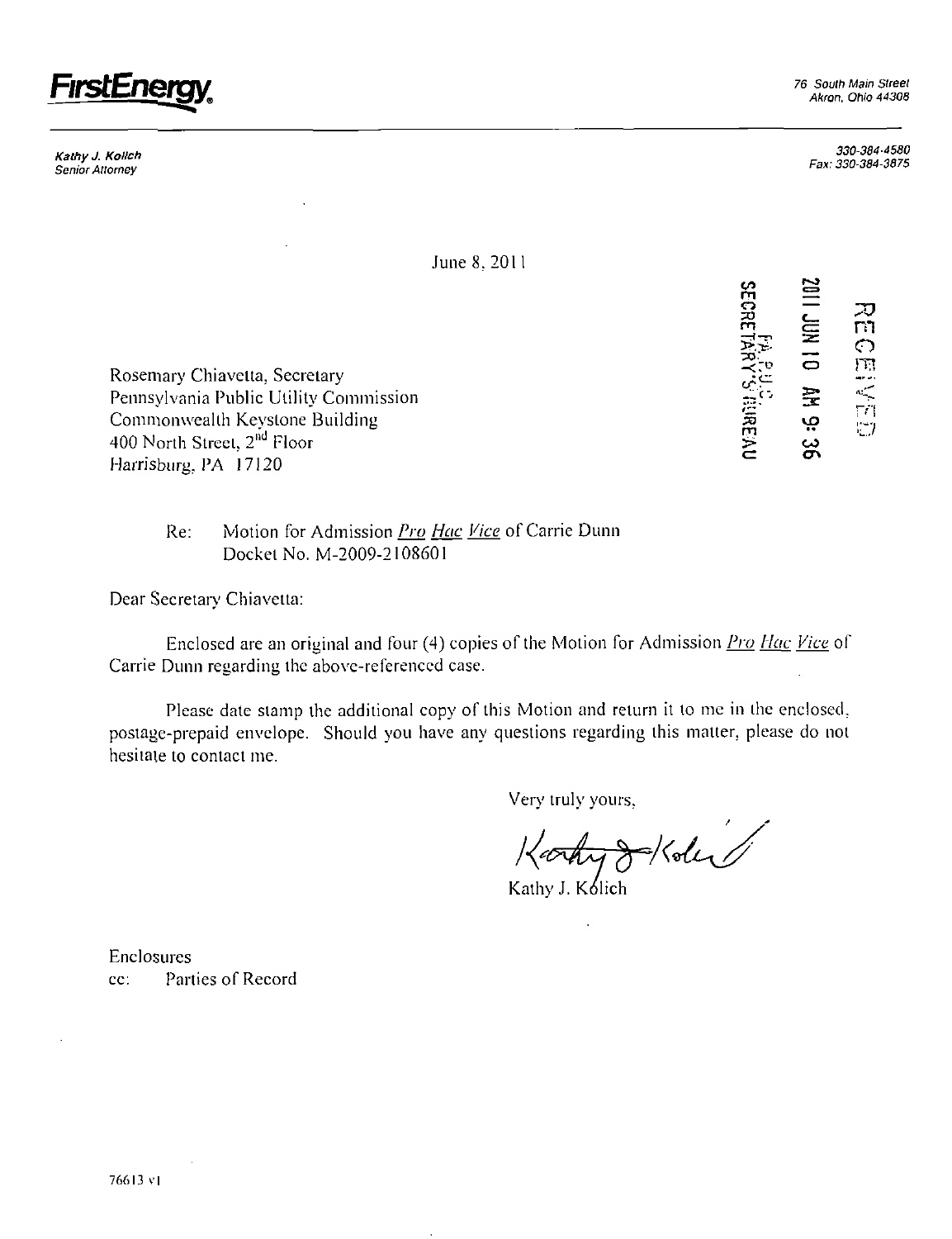

## **BEFORE THE PENNSYLVANIA PUBLIC UTILITY COMMISSION**

 $\ddot{\cdot}$ ÷  $\ddot{\cdot}$  $\ddot{\cdot}$ ÷

**Implcmentafion of Act 129 of 2008-Total Resource Cost (TRC) Tcst-2011 Revisions** 

**Docket No. M-2009-2108601** 

## **MOTION FOR ADMISSION PRO HAC VICE OF CARRIE DUNN**

Pursuant to Rule 301 of the Pennsylvania Rules of Admission, I, Kathy J. Kolich, active member of the bar of this Commonwealth (Attorney No. 92203). respectfully move for the admission pro hac vice of Carrie Dunn for the purposes of representing Metropolitan Edison Company. Pennsylvania Power Company. Penn Power Company and West Penn Power Company (the "Companies") in this proceeding. In support hereof, movant states as follows:

- 1. Ms. Dunn is a member in good standing of the Bar of the State of Ohio.
- 2. Ms. Dunn is Counsel for the Companies, located in Akron, Ohio. Her contact informaiion is as follows:

Carrie M. Dunn 76 S. Main Street Akron, Ohio 44308 Office Phone: (330)-761-2352 Fax: (330)-384-3875 Email: cdunn@Firstenergycorp.com.

- 3. Ms. Dunn has not been subject to any disciplinary action.
- 4. Ms. Dunn is of good character.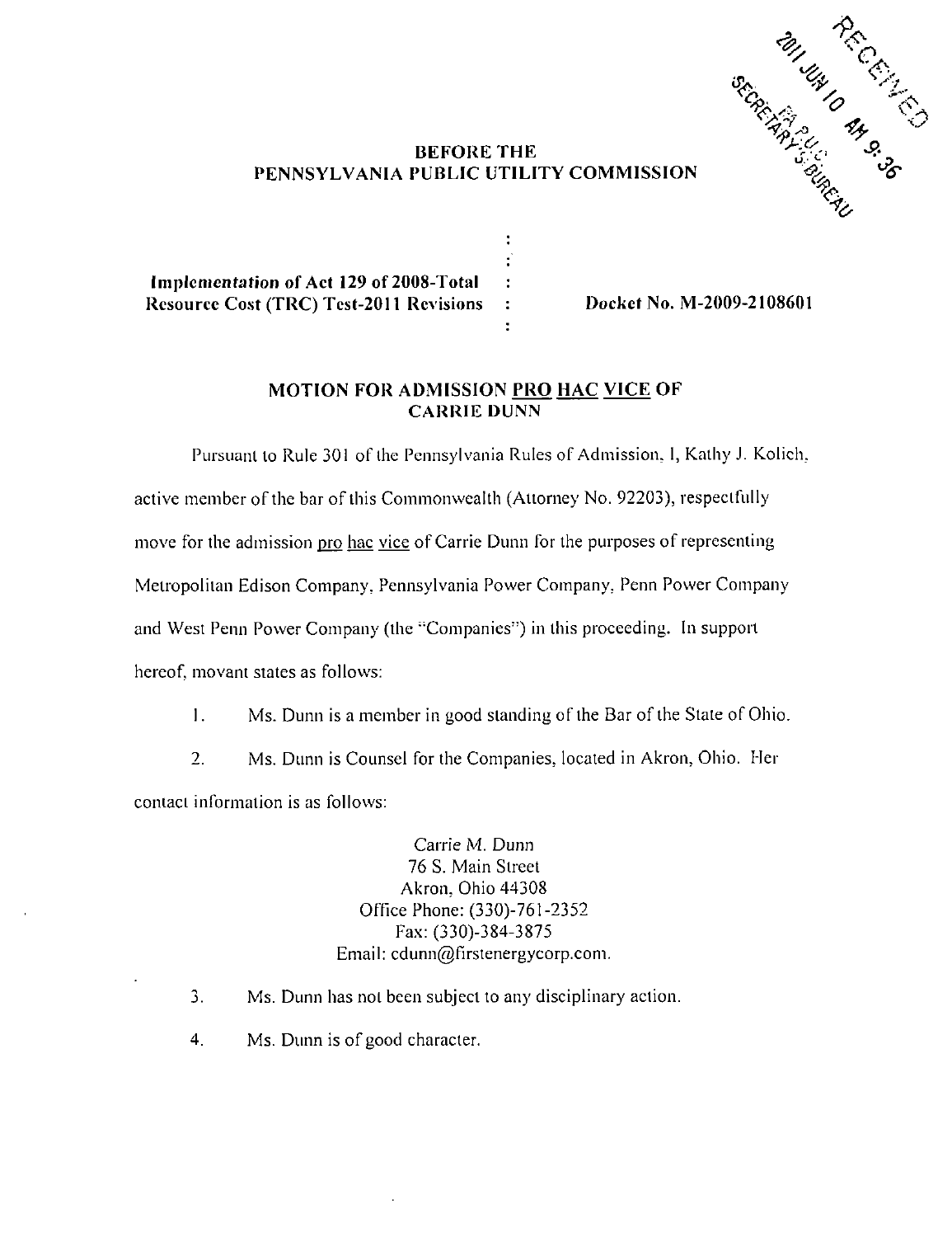Wherefore, movanl requests this Commission admit Carrie Dunn as counsel for

the Companies in the above-captioned matter.

Respectfully Submitted,

June 8, 2011 Karthy J. Kolich torthy

Attorney No. 92203 FirstEnergy Service Company 76 S. Main Street Akron, OH 44308 Phone: (330) 384-4580 Fax: (330) 384-3875 Email: kjkolich@firstenergycorp.com

Counsel for: Metropolitan Edison Company, Pennsylvania Electric Company, Pennsylvania Power Company and West Penn Power Company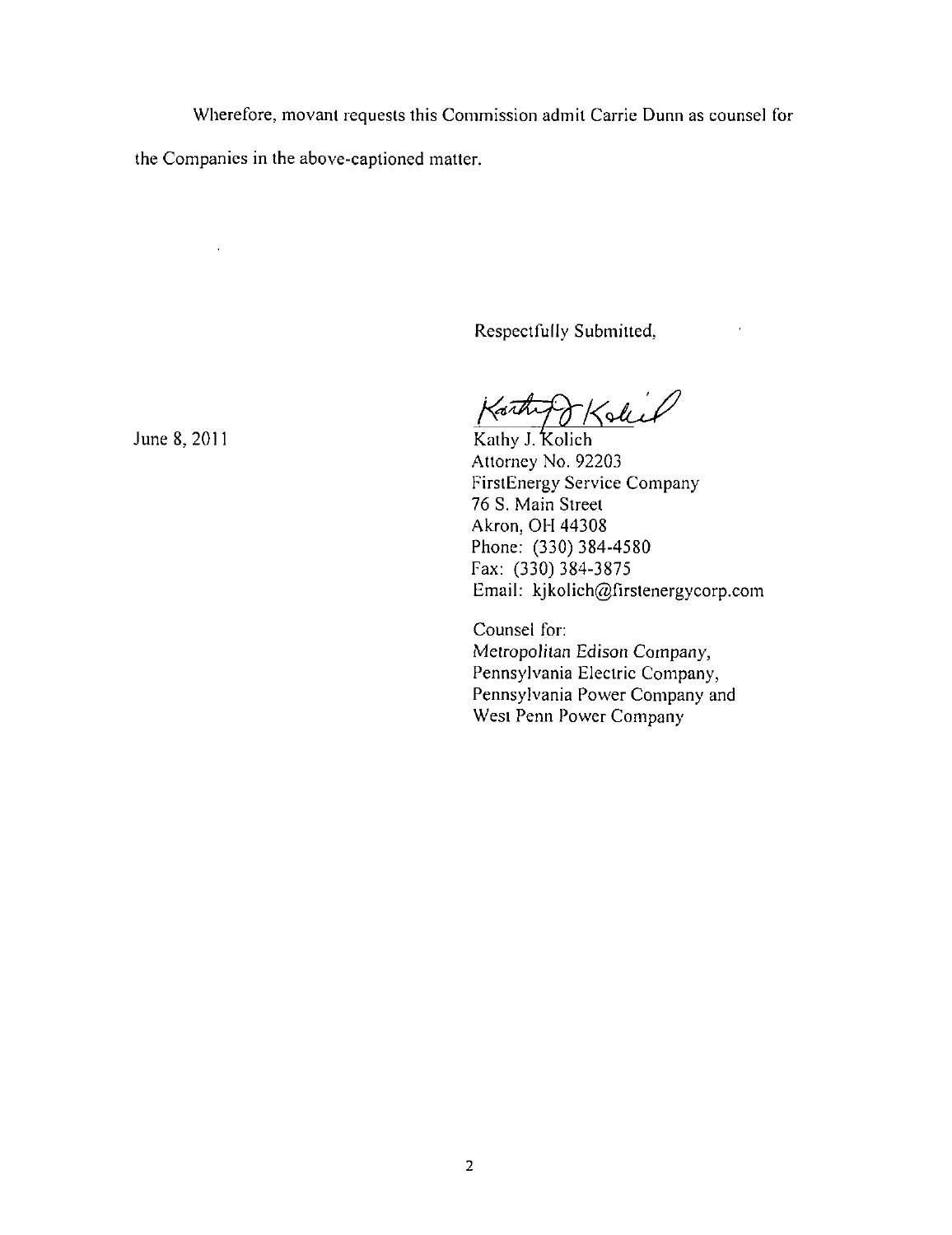## **BEFORE THE PENNSVLVANIA PUBLIC UTILITY COMMISSION**

 $\ddot{\phantom{a}}$ ÷ **Implementation of Act 129 of 2008-Total**   $\ddot{\phantom{a}}$ Resource Cost (TRC) Test-2011 Revisions : Docket No. M-2009-2108601  $\bullet$ 

## **CERTIFICATE OF SERVICE**

I hereby certify that I have this day served a true and correct copy ofthe foregoing document upon the individuals listed below, in accordance with the requirements of 52 Pa. Code § 1.54 (relating to service by a participant).

Service by U.S. Mail, as follows:

Rosemary Chiavatta. Secretary Pennsylvania Public Utility Commission Commonwealth Keystone Building 400 North Street, 2<sup>nd</sup> Floor Harrisburg, PA 17120

Service by electronic mail, as follows:

Gregory A. Shawley Bureau of Conservation, Economics and Energy Planning  $gshawley@state.pa.us$ 

Louise Fink Smith Law Bureau  $finks$ mith $@$ state.pa.us

*tor***m cr ^3**  rn **o**  rrj **• \***  <u>د،</u>

Dated: June 8. 2011

Karty & Kolail

Attorney No. 92203 FirstEnergy Service Company 76 S. Main Streel Akron, OH 44308 Phone: (330) 384-4580 Fax: (330) 384-3875 Email: kjkoJich@firsienergycorp.com